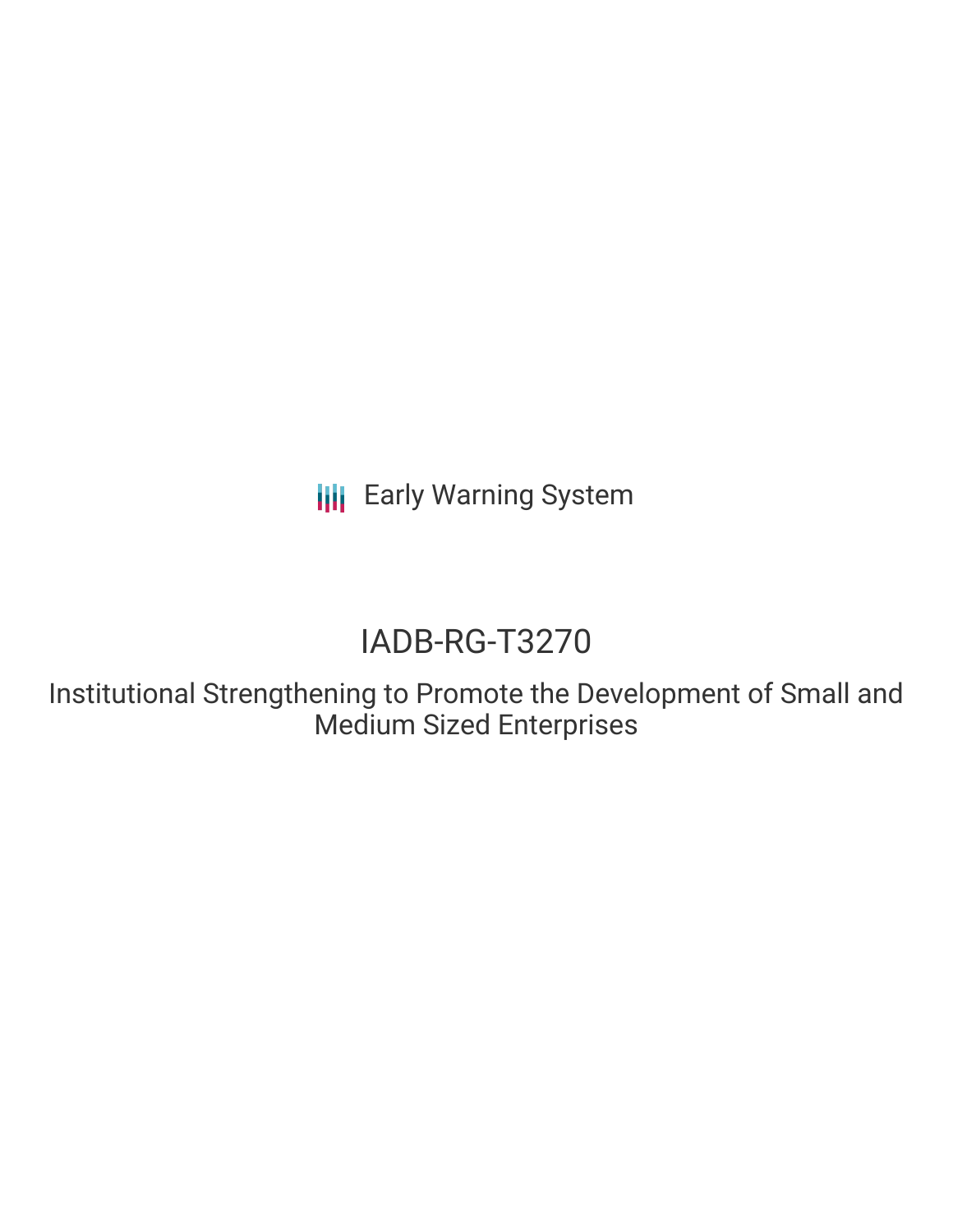

#### **Quick Facts**

| <b>Countries</b>               | St. Vincent and the Grenadines                                |
|--------------------------------|---------------------------------------------------------------|
| <b>Financial Institutions</b>  | Inter-American Development Bank (IADB)                        |
| <b>Status</b>                  | Approved                                                      |
| <b>Bank Risk Rating</b>        | С                                                             |
| <b>Voting Date</b>             | 2018-06-28                                                    |
| <b>Borrower</b>                | Regional                                                      |
| <b>Sectors</b>                 | Industry and Trade, Law and Government, Technical Cooperation |
| <b>Investment Type(s)</b>      | Grant                                                         |
| <b>Investment Amount (USD)</b> | \$0.09 million                                                |
| <b>Project Cost (USD)</b>      | $$0.12$ million                                               |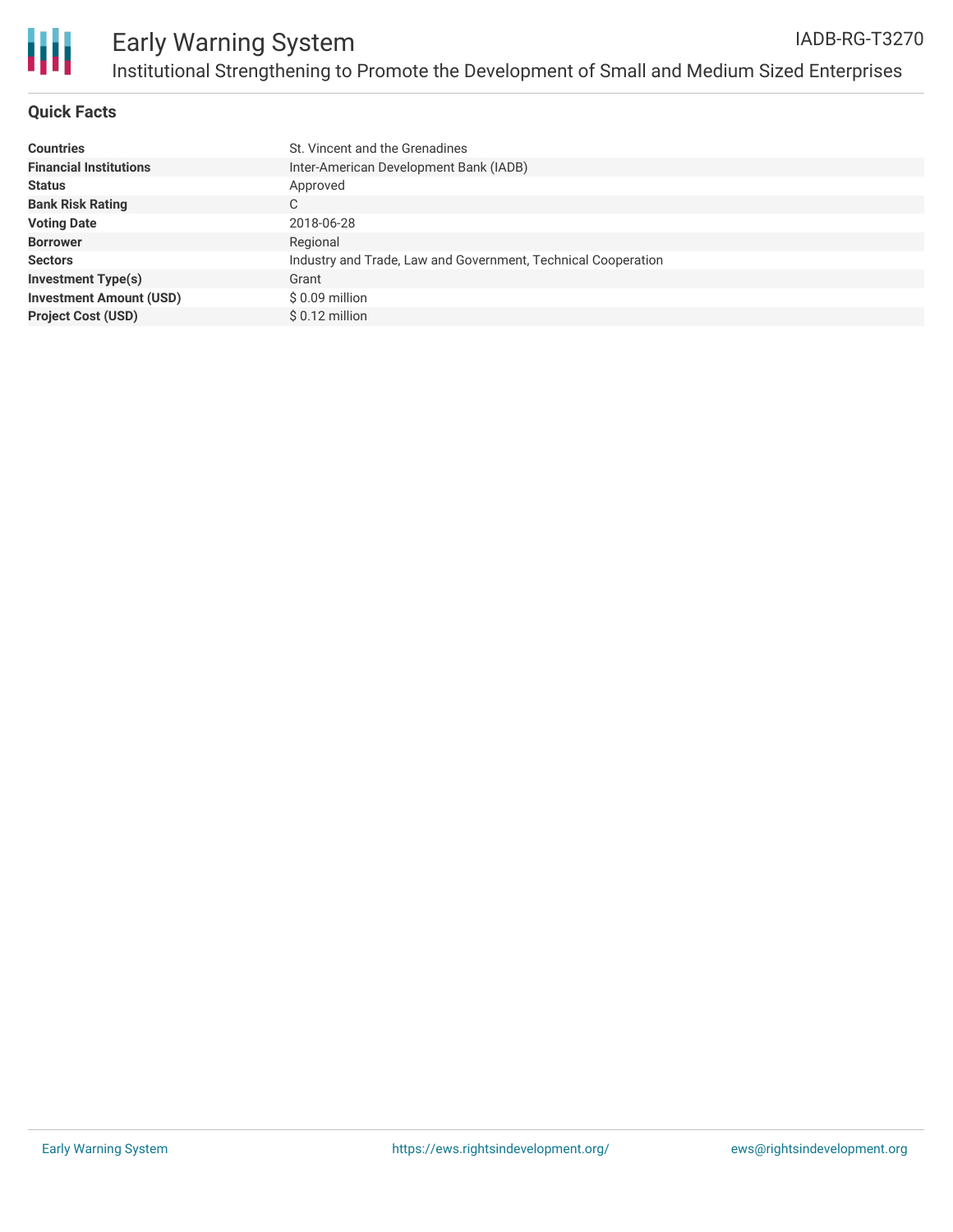

## **Project Description**

The project aims to promote the development of SMEs through strengthening the institutional capacity of the Commerce and Intellectual Property Office (CIPO) of Saint Vincent and the Grenadines to support business registration.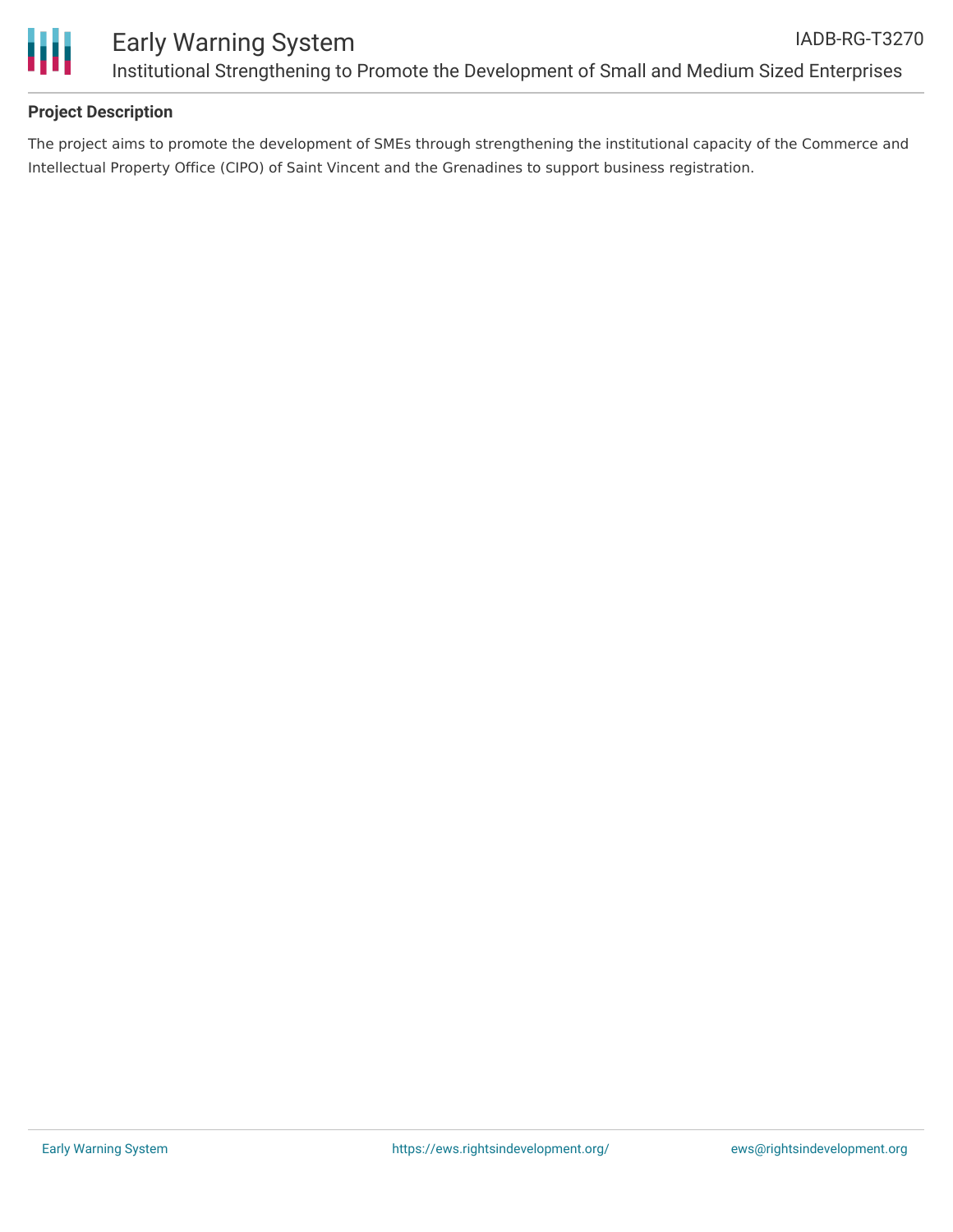

#### **Investment Description**

• Inter-American Development Bank (IADB)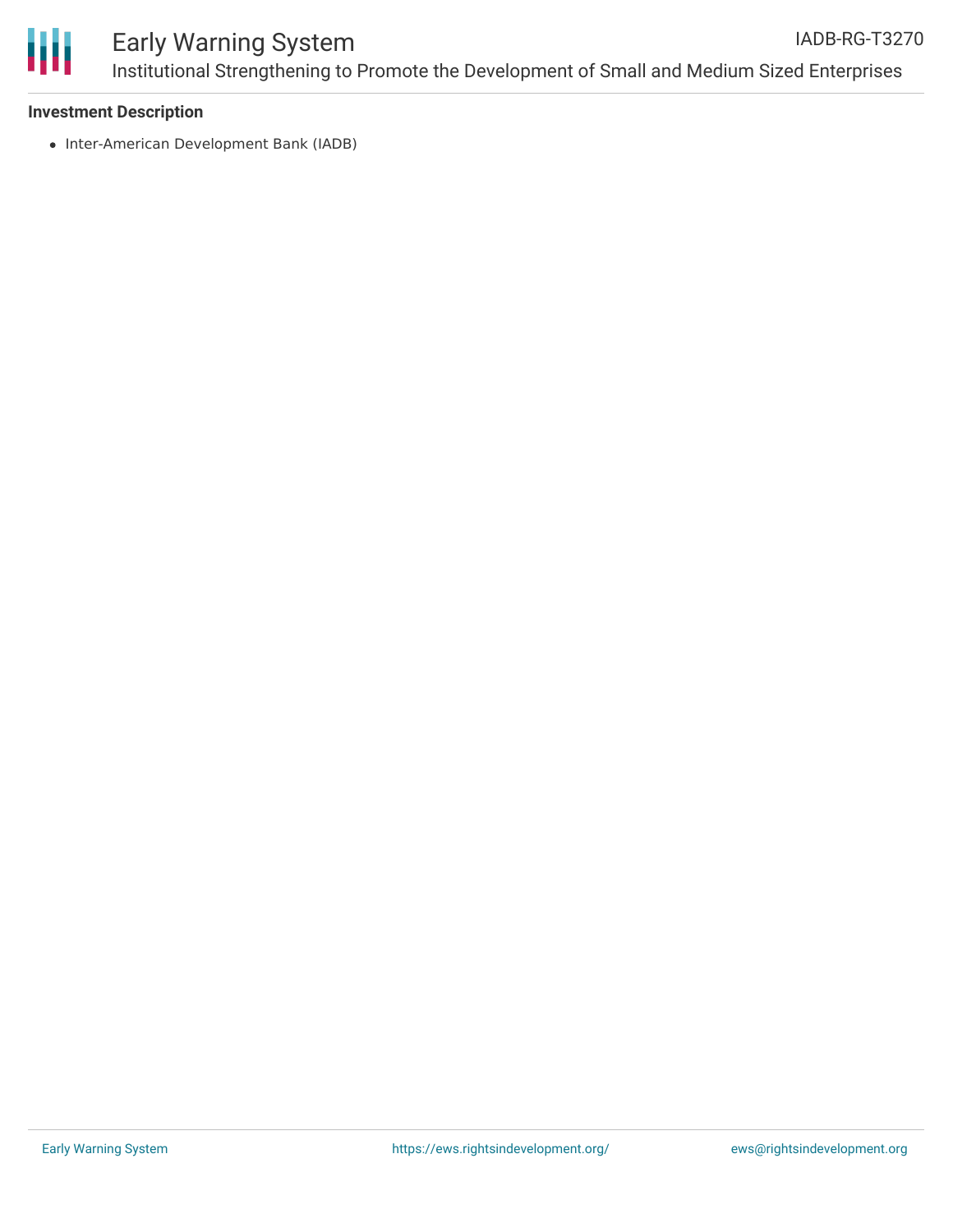# **Contact Information**

### ACCOUNTABILITY MECHANISM OF IADB

The Independent Consultation and Investigation Mechanism (MICI) is the independent complaint mechanism and fact-finding body for people who have been or are likely to be adversely affected by an Inter-American Development Bank (IDB) or Inter-American Investment Corporation (IIC)-funded project. If you submit a complaint to MICI, they may assist you in addressing the problems you raised through a dispute-resolution process with those implementing the project and/or through an investigation to assess whether the IDB or IIC is following its own policies for preventing or mitigating harm to people or the environment. You can submit a complaint by sending an email to MICI@iadb.org. You can learn more about the MICI and how to file a complaint at http://www.iadb.org/en/mici/mici,1752.html (in English) or http://www.iadb.org/es/mici/mici,1752.html (Spanish).